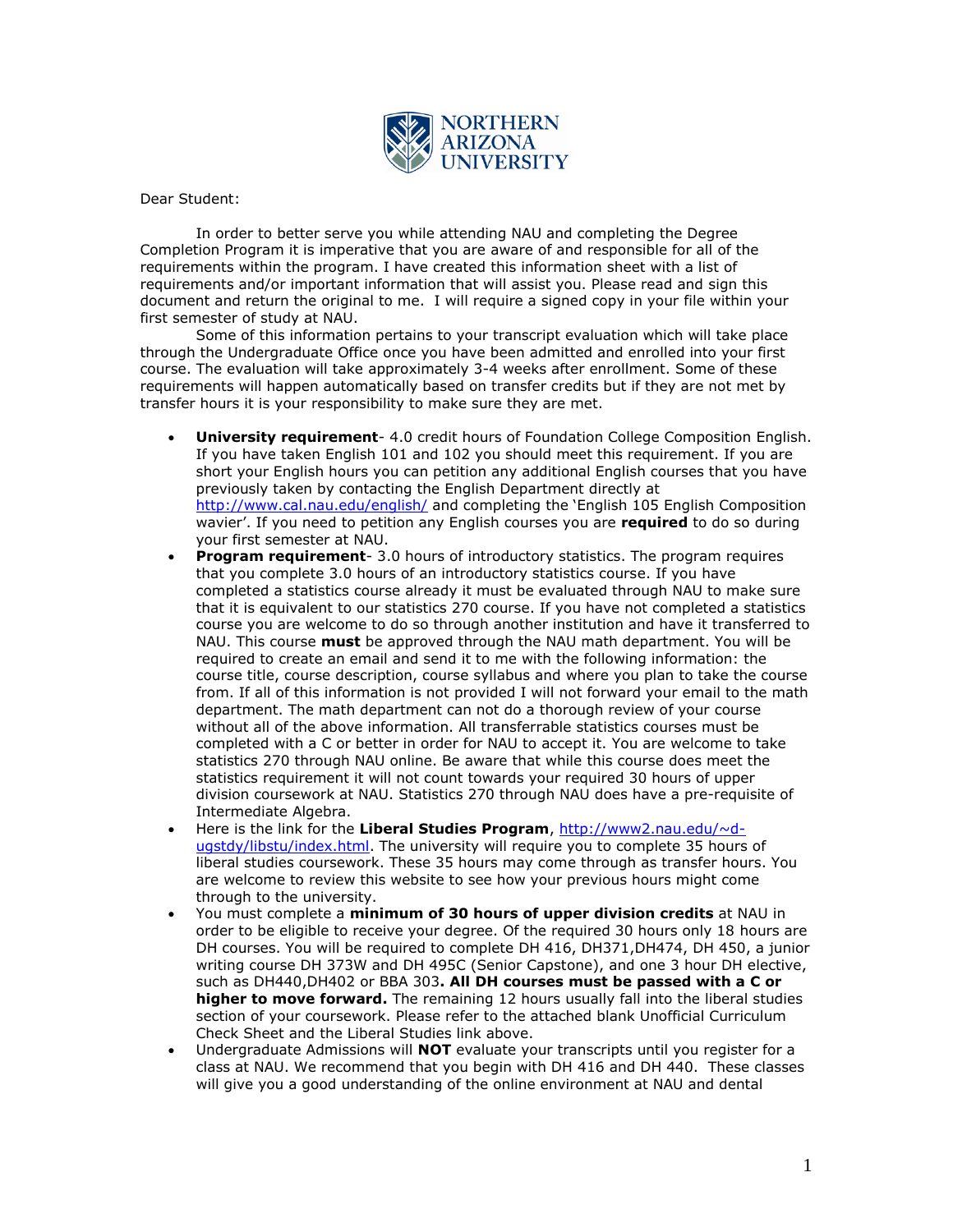hygiene as a profession. Both classes will count towards the 18 dental hygiene credits that you will need towards graduation.

- Once you are admitted to NAU and enrolled in a class, Undergraduate Admissions will do a **transfer credit evaluation** on your transcripts. When the evaluation is complete, I will send you an Unofficial Curriculum Check Sheet that will outline what classes you will need to complete to receive your degree.
- The **Academic Requirements report** located through LOUIE is an extended version of the Unofficial Curriculum Check Sheet that I send out. This report will show you what the program requirements are, what you have completed and what you have left to complete. It will show you how the university accepted your transfer hours and much more. I **strongly** recommend that you take the time to compare your check sheet to your Degree Progress report to get a better idea of what your responsibilities are. This will also give you the opportunity to ask questions, discuss concerns or see if there are any discrepancies between the report and the check sheet that I give you.
- Once you are admitted into the university and have an email account I will invite you into the **Online DH Forum**. The DH Forum in Vista has been created to help our students develop a sense of community and ultimately accomplish their academic goals at NAU. It is **important** that you visit the Forum to see what textbooks will be required for your DH courses and get the books ordered and delivered prior to the first day of class. In the Forum you can also view announcements for recent news, use the Calendar to learn about upcoming events and deadlines, join discussions to share information, and take Surveys to give the department important feedback about the program.
- Please be aware that I do not process **tuition** or fees. This process is handled through the Bursar's office. If you have questions about tuition and fees please contact the Bursar's office at 928-523-3122 or you can visit their website at <http://home.nau.edu/bursar/> for additional information.
- **Attention Out of State Students**: **Special Tuition Rate** Out of state students may be eligible for a special tuition program called World Wide University or WWU. As a WWU student you will be charged 1.5 times in-state tuition and pay all fees accept the Recreation Bond Fee. Each semester you will be required to calculate the WWU tuition when enrolling in a class through LOUIE where you can choose to go to the WWU Eligibility page. At the bottom of the 'View My Schedule', click on the 'WWU' link. At this page you can read the information on WWU eligibility, and then click on the 'Check Eligibility' button. Your eligibility status will be displayed. If you are eligible, click on the 'Account Summary' link. This should recalculate your tuition and fees. If you have any questions or issues with the WWU calculation you will need to contact the Registrar's office for assistance (928-523-5490). **Remember this calculation is required each semester of enrollment**.
- Junior Writing Experience: DH 373W you will start a lengthy project that will carry over into DH 495C. You will start this project over the summer or sometime before you begin 495C where your final write-up will be presented and a power point will be shown to your classmates during the semester that you actually take DH 495C.. The program began implementing this change to give you a longer period of time to gather the data and apply your idea in a more realistic time frame. For those of you choosing to do it in one semester, it is doable as that is how it has always been prior to this new schedule. Your research will not be as in depth but you will still need to submit all the pieces of the project.
- It is your responsibility to submit all paperwork for **graduation** and pay any fees to the Bursar's office. The graduation application is usually due the semester prior to your actual graduation in order for your name to appear in the Graduation Program. Please feel free to contact me for any additional information on the graduation process.

 $\frac{1}{2}$  ,  $\frac{1}{2}$  ,  $\frac{1}{2}$  ,  $\frac{1}{2}$  ,  $\frac{1}{2}$  ,  $\frac{1}{2}$  ,  $\frac{1}{2}$  ,  $\frac{1}{2}$  ,  $\frac{1}{2}$  ,  $\frac{1}{2}$  ,  $\frac{1}{2}$  ,  $\frac{1}{2}$  ,  $\frac{1}{2}$  ,  $\frac{1}{2}$  ,  $\frac{1}{2}$  ,  $\frac{1}{2}$  ,  $\frac{1}{2}$  ,  $\frac{1}{2}$  ,  $\frac{1$